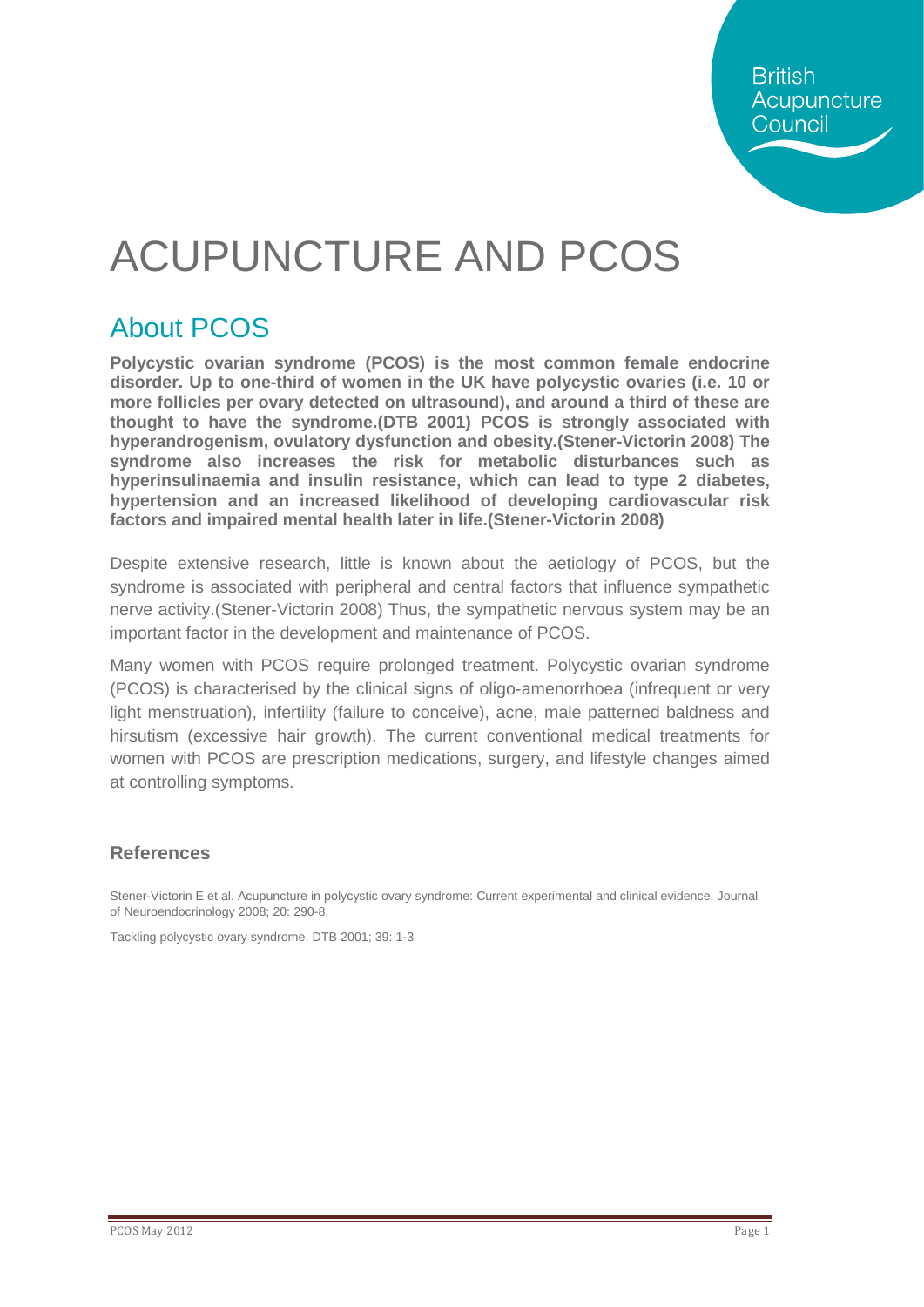#### How acupuncture can help

This Factsheet focuses on the evidence for acupuncture in the treatment of PCOS. There are also Factsheets on Anxiety, Depression, Female Fertility, Infertility ART, Obesity, Stress and Type 2 Diabetes, which may have relevant information related to symptoms and conditions associated with PCOS.

Two systematic reviews by the same author (Lim 2010, 2011) of acupuncture for PCOS have drawn conflicting conclusions. One found no truly randomised controlled trials of acupuncture for PCOS and, while it found non-randomised studies that suggested acupuncture was associated with a low adverse events rate and no increased risk of multiple pregnancies, the reviewers concluded that properly designed RCTs are needed before a conclusive statement can be drawn to support the use of acupuncture in the management of PCOS.(Lim 2011) The other review concluded that acupuncture is a safe and effective treatment for PCOS, and may have a role: increasing blood flow to the ovaries, reducing ovarian volume and the number of ovarian cysts, controlling hyperglycaemia by increasing insulin sensitivity and decreasing blood glucose and insulin levels, reducing cortisol levels and assisting in weight loss and anorexia.(Lim 2010) Several randomised controlled trials have been published since the systematic reviews. One trial found that acupuncture can improve the clinical pregnancy rate in patients with PCOS undergoing IVF-ET.(Cui 2011) Another found that abdominal acupuncture treatment can improve the endocrine and metabolic function of patients with obesity-type PCOS.(Lai 2010) A third found lowfrequency electroacupuncture and physical exercise improved hyperandrogenism and menstrual frequency more effectively than no intervention in women with PCOS, and that it was superior to physical exercise.(Jedel 2011) Another recent study did not find a difference between 'real' and sham acupuncture protocols for women with PCOS.(Pastore 2011), but this may be due to sham acupuncture being an active treatment rather than a placebo (Lundeberg 2009).

In general, acupuncture is believed to stimulate the nervous system and cause the release of neurochemical messenger molecules. The resulting biochemical changes influence the body's homeostatic mechanisms, thus promoting physical and emotional well-being.

Research has shown that acupuncture treatment may specifically help with symptoms of PCOS by:

- impacting on beta-endorphin production, which may affect gonadotropin-releasing hormone (GnRH) secretion (Lim 2010; Stener-Victorin 2009; Feng 2009; Manneras 2009);
- a regulatory effect on follicle stimulation hormone (FSH), luteinising hormone (LH) and androgens (Lim 2010; Feng 2009);
- modulating the activity of the sympathetic nervous system and improving blood flow to the ovaries (Stener-Victorin 2006, 2009);
- regulating steroid hormone/peptide receptors (Feng 2012);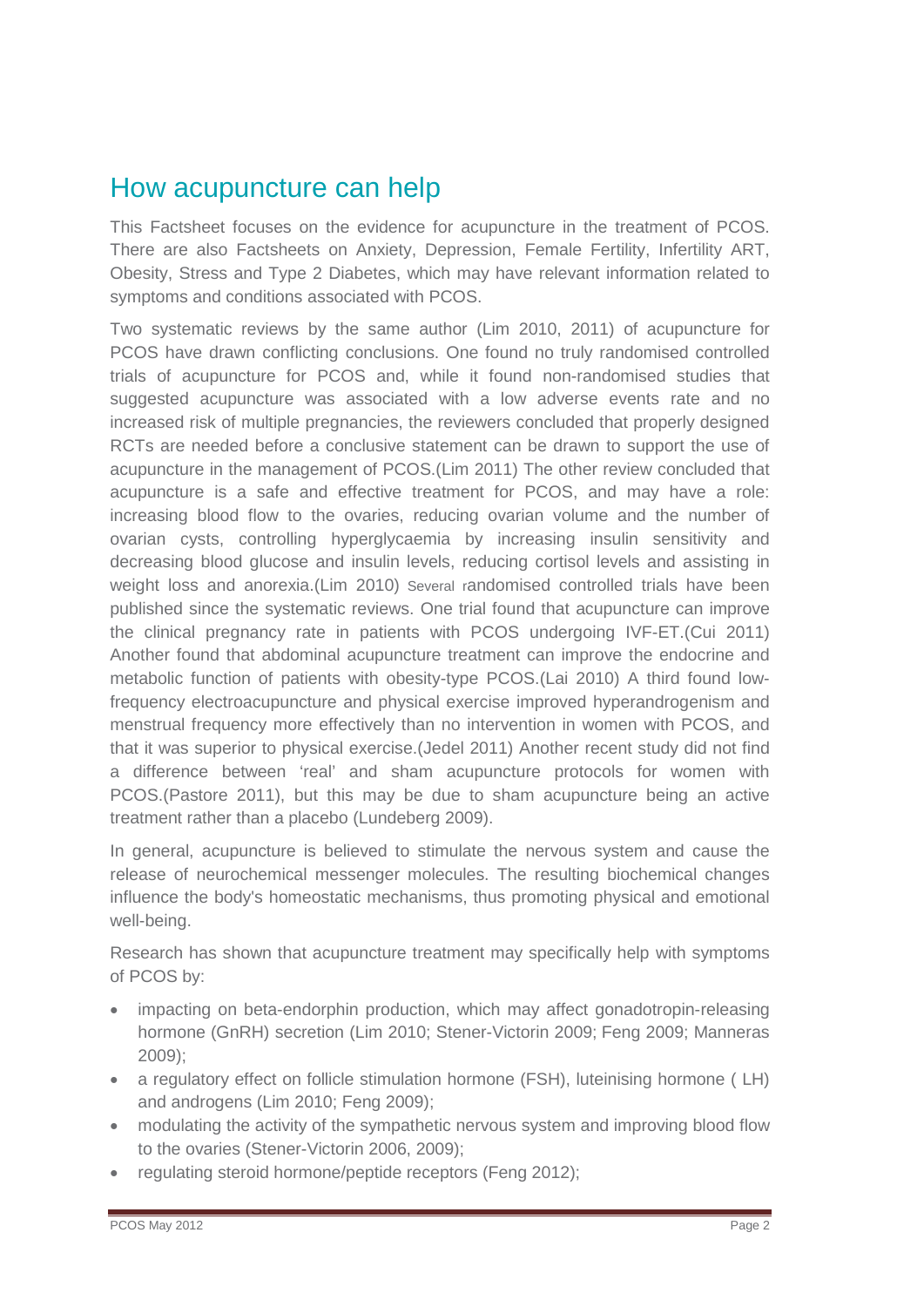- downregulating the expressions of serum levels of testosterone and oestradiol (Zang 2009);
- controlling hyperglycaemia by increasing insulin sensitivity and decreasing blood glucose and insulin levels (Lim 2010);
- acting on areas of the brain known to reduce sensitivity to pain and stress, as well as promoting relaxation and deactivating the 'analytical' brain, which is responsible for anxiety and worry (Hui 2010; Hui 2009);
- increasing the release of adenosine, which has antinociceptive properties (Goldman 2010), and;
- reducing inflammation, by promoting release of vascular and immunomodulatory factors (Kavoussi 2007).

#### About traditional acupuncture

Acupuncture is a tried and tested system of traditional medicine, which has been used in China and other eastern cultures for thousands of years to restore, promote and maintain good health. Its benefits are now widely acknowledged all over the world and in the past decade traditional acupuncture has begun to feature more prominently in mainstream healthcare in the UK. In conjunction with needling, the practitioner may use techniques such as moxibustion, cupping, massage or electro-acupuncture. They may also suggest dietary or lifestyle changes.

Traditional acupuncture takes a holistic approach to health and regards illness as a sign that the body is out of balance. The exact pattern and degree of imbalance is unique to each individual. The traditional acupuncturist's skill lies in identifying the precise nature of the underlying disharmony and selecting the most effective treatment. The choice of acupuncture points will be specific to each patient's needs. Traditional acupuncture can also be used as a preventive measure to strengthen the constitution and promote general well-being.

An increasing weight of evidence from Western scientific research (see overleaf) is demonstrating the effectiveness of acupuncture for treating a wide variety of conditions. From a biomedical viewpoint, acupuncture is believed to stimulate the nervous system, influencing the production of the body's communication substances - hormones and neurotransmitters. The resulting biochemical changes activate the body's selfregulating homeostatic systems, stimulating its natural healing abilities and promoting physical and emotional well-being.

#### About the British Acupuncture Council

With over 3000 members, the British Acupuncture Council (BAcC) is the UK's largest professional body for traditional acupuncturists. Membership of the BAcC guarantees excellence in training, safe practice and professional conduct. To find a qualified traditional acupuncturist, contact the BAcC on 020 8735 0400 or visit [www.acupuncture.org.uk](http://www.acupuncture.org.uk/)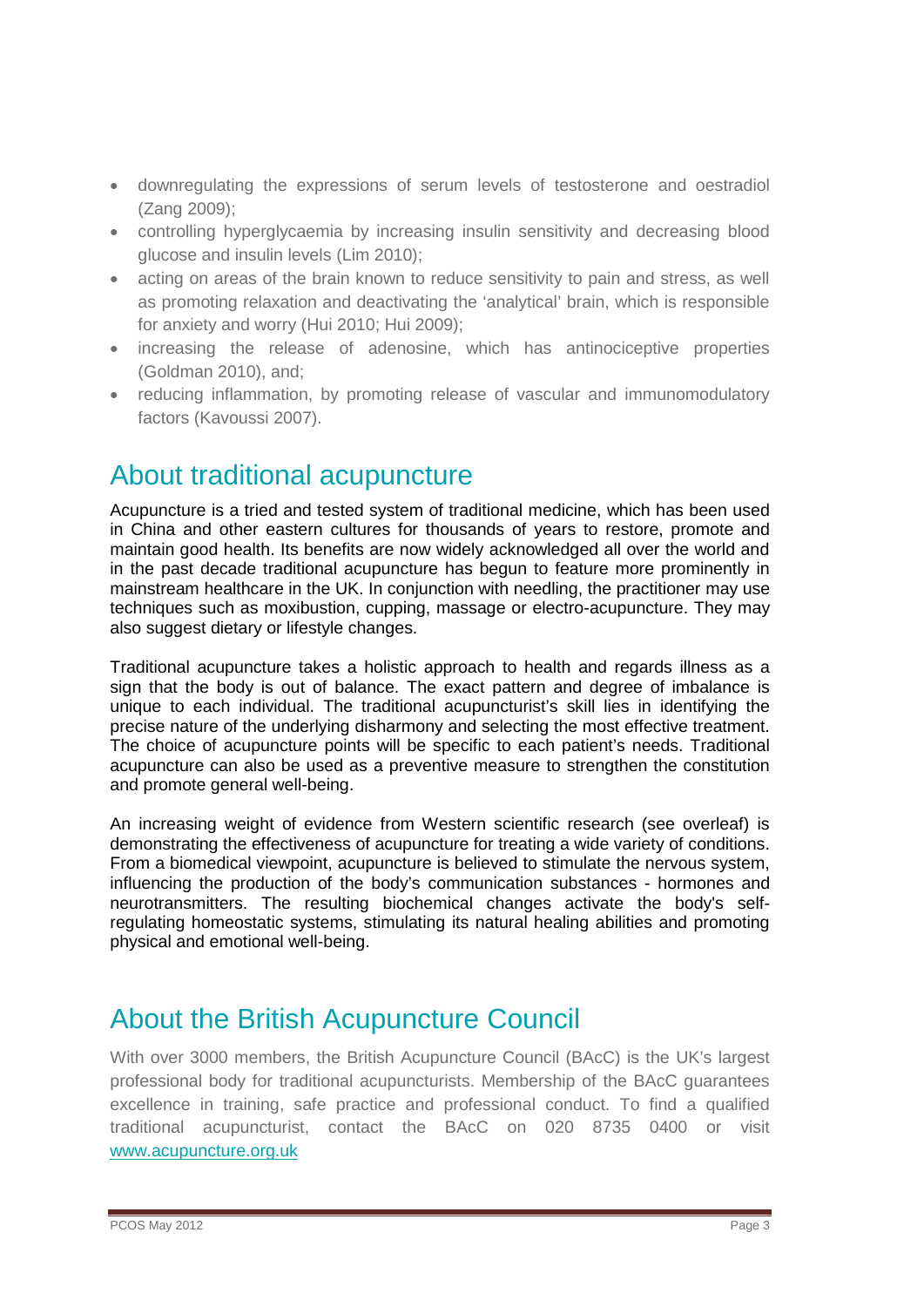# ACUPUNCTURE AND PCOS

## The evidence

| <b>Research</b>                                                                                                                               | Conclusion                                                                                                                                                                                                                                                                                                                                                                                                                                                                                                                                                                                                                                                                                                                                                                                                                                                                                                                                                                                                                                                                                |
|-----------------------------------------------------------------------------------------------------------------------------------------------|-------------------------------------------------------------------------------------------------------------------------------------------------------------------------------------------------------------------------------------------------------------------------------------------------------------------------------------------------------------------------------------------------------------------------------------------------------------------------------------------------------------------------------------------------------------------------------------------------------------------------------------------------------------------------------------------------------------------------------------------------------------------------------------------------------------------------------------------------------------------------------------------------------------------------------------------------------------------------------------------------------------------------------------------------------------------------------------------|
| <b>Systematic reviews</b>                                                                                                                     |                                                                                                                                                                                                                                                                                                                                                                                                                                                                                                                                                                                                                                                                                                                                                                                                                                                                                                                                                                                                                                                                                           |
| Lim DC et al. Acupuncture for polycystic<br>ovarian syndrome. Cochrane Database<br>Syst Rev. 2011 Aug 10;(8):CD007689.                        | A systematic review that assessed the efficacy and safety of<br>acupuncture treatment for women with polycystic ovarian<br>syndrome (PCOS). No truly randomised controlled trials of<br>acupuncture for PCOS were found. Non-randomised<br>acupuncture studies in PCOS have suggested a low associated<br>adverse events rate, no increased risk of multiple pregnancies,<br>and that it is inexpensive. However, properly designed RCTs are<br>required before a conclusive statement can be drawn to support<br>the use of acupuncture in the management of PCOS.                                                                                                                                                                                                                                                                                                                                                                                                                                                                                                                       |
| Lim DC et al. Current evidence of<br>acupuncture on polycystic ovarian<br>syndrome. Gynecol Endocrinol. 2010<br>Mar 16. [Epub ahead of print] | A literature review evaluating the efficacy of acupuncture therapy<br>in the treatment of polycystic ovarian syndrome (PCOS) by<br>reviewing randomised and non-randomised and observational<br>studies. It also looked at the possible mechanism of acupuncture<br>treatment in PCOS. Four studies were included. Several showed<br>that acupuncture significantly increases beta-endorphin levels for<br>up to 24 hours and may have a regulatory effect on follicle<br>stimulation hormone (FSH), luteinising hormone (LH) and<br>androgens. Beta-endorphin levels increased secondary to<br>acupuncture promoting the release of adrenocorticotrophic<br>hormone (ACTH). The reviewers concluded that acupuncture is<br>a safe and effective treatment for PCOS, and may have a role:<br>increasing blood flow to the ovaries, reducing ovarian volume<br>and the number of ovarian cysts, controlling hyperglycaemia by<br>increasing insulin sensitivity and decreasing blood glucose and<br>insulin levels, reducing cortisol levels and assisting in weight loss<br>and anorexia. |

Cui W et al. Effect of electroacupuncture on oocyte quality and pregnancy for patients with PCOS undergoing in vitro fertilization and embryo transfer. Zhongguo Zhen Jiu. 2011; 31:687-91. A randomised controlled trial that assessed the impacts and mechanisms of electroacupuncture (EA) on oocyte quality and pregnancy outcome in 66 women with PCOS who were undergoing in vitro fertilization and embryo transfer (IVF-ET). The women were allocated to an observation group and a control group. Ethinylestradiol and cyproterone acetate tablets and gonadotropin-releasing hormone agonist were administered for long-program superovulation in both groups. With EA, the fertilization rate (76.2% vs. 66.3 %, cleavage rate (98.7% vs. 94.5%)and the rate of high-quality embryos (60.2% vs. 50.5%) were all superior to those in control group (all p<0.05). Clinical pregnancy rate was also higher with EA (46.7% vs. 37.9%) but this was not statistically different. In addition, stem cell factor levels in the serum and follicular fluid on the day of ovary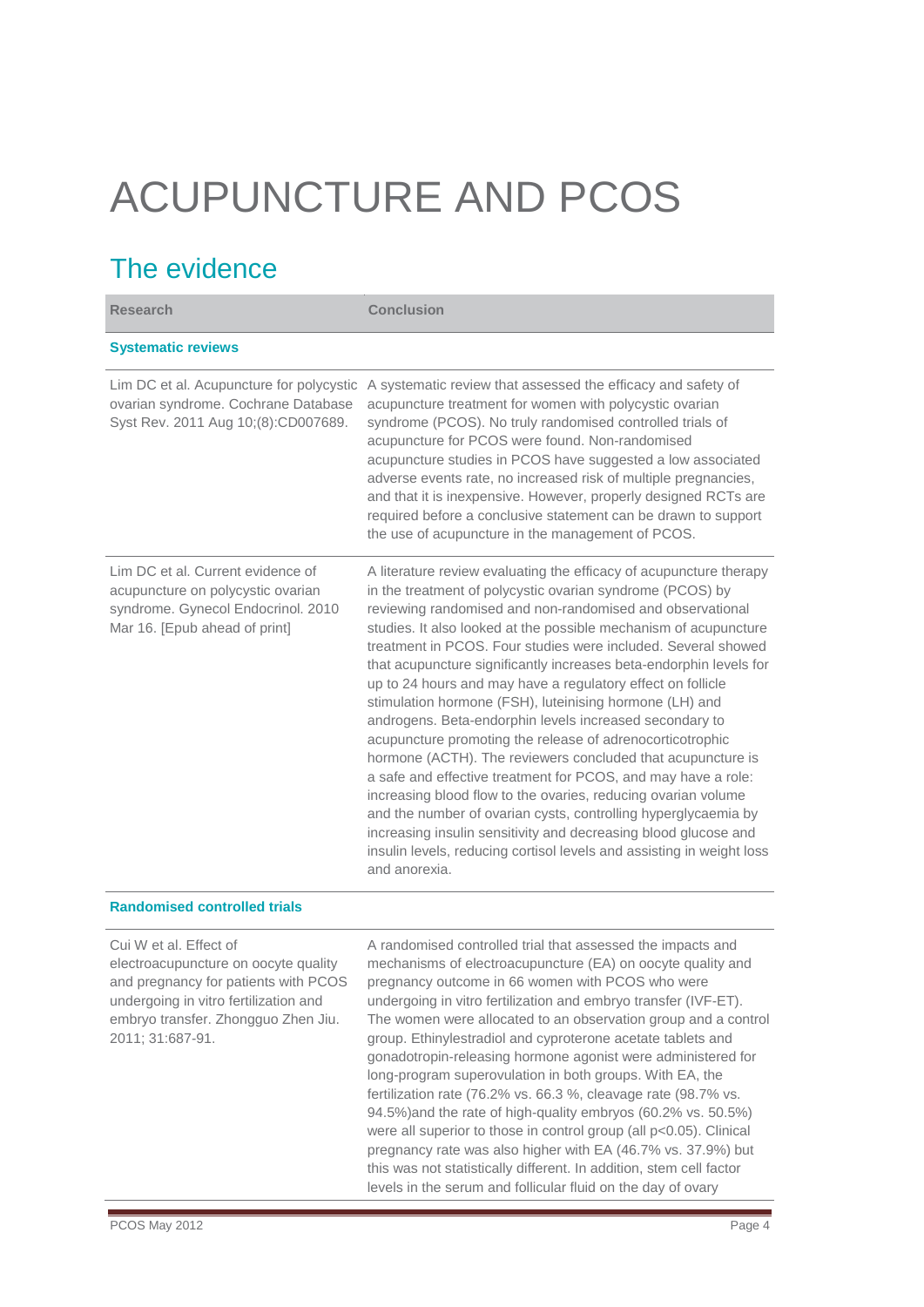collection were higher with EA (all p<0.05). The researchers concluded that electroacupuncture can play an active role in the pregnancy outcomes of patients with PCOS undergoing IVF-ET and it can improve clinical pregnant rate.

Pastore LM et al. True and sham acupuncture produced similar frequency of ovulation and improved LH to FSH ratios in women with polycystic ovary syndrome. J Clin Endocrinol Metab. 2011; 96: 3143-50. A randomised controlled trial that compared sham and 'real' acupuncture on pituitary gonadotropin hormones and ovulatory frequency in 84 women with PCOS. Serum luteinising hormone (LH) and follicle stimulating hormone (FSH) were measured at baseline, after intervention, and 3 months later. Ovulation was measured with weekly urine or blood samples. Both groups demonstrated a similar mean ovulation rate over the 5 months (0.37/month with 'real' acupuncture and 0.40/month sham participants; p=0.6), similar LH to FSH ratio improvement (-0.5 and -0.8 with 'real' and sham acupuncture, respectively; p<0.04 after intervention vs. baseline) and a similar decline in LH over the 5-month protocol (p<0.05). Neither group experienced a change in FSH. There were seven pregnancies (no difference by intervention, p=0.7). Lower fasting insulin and free testosterone were highly correlated with a higher ovulation rate within the true acupuncture group only (p=0.03), controlling for prestudy menstrual frequency and body mass index. The researchers concluded that they were unable to discern a difference between the 'real' and sham acupuncture protocols for these women with PCOS, and both groups had a similar improvement in their LH/FSH ratio. Jedel E et al. Impact of electroacupuncture and physical exercise on hyperandrogenism and oligo/amenorrhea in women with polycystic ovary syndrome: a randomized controlled trial. Am J Physiol Endocrinol Metab. 2011; 300: E37-45. A randomised controlled trial that assessed whether lowfrequency electro-acupuncture (EA) would decrease hyperandrogenism and improve oligo/amenorrhea more effectively than physical exercise or no intervention in 84 women with PCOS. After 16 weeks of intervention, circulating testosterone decreased by 25%, androsterone glucuronide by 30% and androstane-3α,17Î<sup>2</sup>-diol-3-glucuronide by 28% in the EA group (p=0.038, 0.030, and 0.047, respectively vs. exercise); menstrual frequency increased to 0.69/month from 0.28 at baseline in the EA group (p=0.018 vs. exercise). After 16 weeks of follow-up, the acne score decreased by 32% in the EA group (p=0.006 vs. exercise). Both EA and exercise improved menstrual frequency and decreased the levels of several sex steroids at week 16 and after follow-up compared with no intervention. The researchers concluded that low-frequency EA and physical exercise improved hyperandrogenism and menstrual frequency more effectively than no intervention in women with PCOS, and EA was superior to physical exercise and may be useful for treating hyperandrogenism and oligo/amenorrhea. Lai MH et al. Effect of abdominal acupuncture therapy on the endocrine and metabolism in obesity-type polycystic ovarian syndrome patients. Zhen Ci Yan Jiu. 2010; 35: 298-302. A randomised controlled trial that compared the effects of abdominal acupuncture with metformin (250mg three times daily for one week then 500mg three times a day thereafter) in 86 women with obesity-type polycystic ovarian syndrome (PCOS) patients. After treatment, body mass index (BMI), waist-hip ratio

(WHR), Ferriman-Galleey score (FGS) and ovarian volume (OV)

were reduced significantly in both groups (p<0.05), while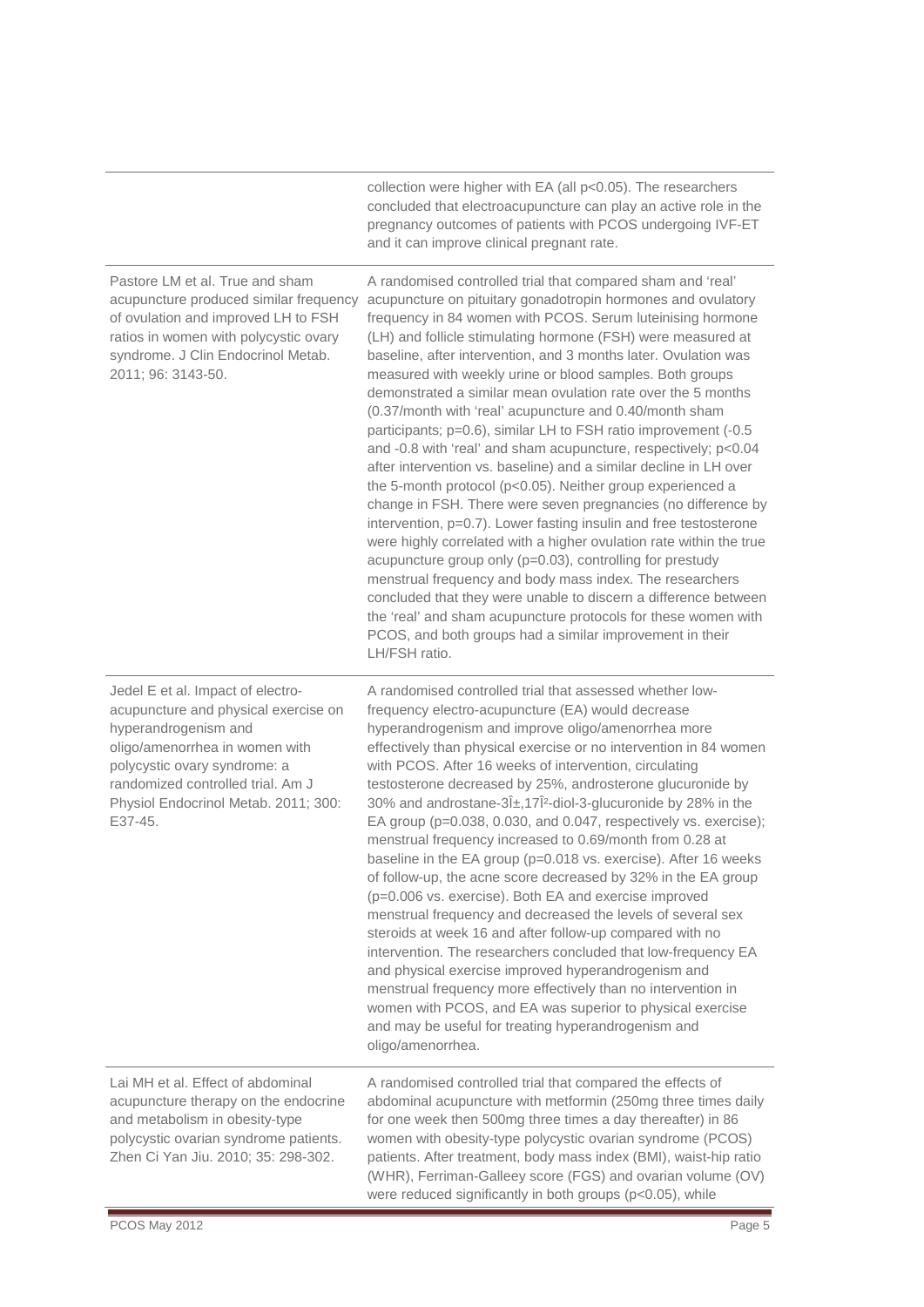|                                                                                                                                                                                                                                             | menstrual frequency (MF) increased significantly in both groups<br>(p<0.05). However, the effects of abdominal acupuncture were<br>significantly superior to those of medication in down-regulating<br>BMI and WHR, and upregulating MF (p<0.05). Serum luteinising<br>hormone (LH) and follicle stimulating hormone (FSH) decreased<br>significantly (p<0.05), but abdominal acupuncture reduced them<br>more (p<0.05). Following the treatment, fasting blood glucose<br>(FBG), fasting insulin (FIN) and the Homa insulin resistance<br>index (IRI) in both groups all decreased considerably (p<0.05),<br>but without significant differences between them (p>0.05).<br>Serum total cholesterol, triglycerides, and low density lipoprotein-<br>cholesterol levels decreased significantly (p<0.05), while serum<br>high density lipoprotein-cholesterol levels increased significantly<br>(p<0.05) in both groups without significant differences between<br>them. The researchers concluded that abdominal acupuncture<br>treatment can improve the endocrine and metabolic function of<br>patients with obesity-type PCOS.                                                                                                                                                         |
|---------------------------------------------------------------------------------------------------------------------------------------------------------------------------------------------------------------------------------------------|-------------------------------------------------------------------------------------------------------------------------------------------------------------------------------------------------------------------------------------------------------------------------------------------------------------------------------------------------------------------------------------------------------------------------------------------------------------------------------------------------------------------------------------------------------------------------------------------------------------------------------------------------------------------------------------------------------------------------------------------------------------------------------------------------------------------------------------------------------------------------------------------------------------------------------------------------------------------------------------------------------------------------------------------------------------------------------------------------------------------------------------------------------------------------------------------------------------------------------------------------------------------------------------------|
| Stener-Victorin E et al. Low-frequency<br>electroacupuncture and physical<br>exercise decrease high muscle<br>sympathetic nerve activity in polycystic<br>ovary syndrome. Am J Physiol Regul<br>Integr Comp Physiol 2009; 297: R387-<br>95. | A randomised controlled trial that compared the effects of low-<br>frequency electroacupuncture (EA) with exercise or no treatment<br>on sympathetic nerve activity in 20 women with PCOS. Direct<br>recordings of multiunit efferent postganglionic muscle<br>sympathetic nerve activity (MSNA) in a muscle fascicle of the<br>peroneal nerve were taken before and following 16 weeks of<br>treatment. Biometric, hemodynamic, endocrine, and metabolic<br>parameters were measured. Low-frequency EA and physical<br>exercise decreased MSNA burst frequency compared with the<br>untreated control group. The low-frequency EA group reduced<br>sagittal diameter (p=0.001), while the physical exercise group<br>reduced body weight ( $p=0.004$ ) and body mass index ( $p=0.004$ )<br>compared with the untreated control group. Sagittal diameter<br>was related to MSNA burst frequency (p<0.005) in the EA group.<br>No correlation was found for body mass index and MSNA in the<br>exercise group. There were no differences between the groups<br>in hemodynamic, endocrine, and metabolic variables. The<br>researchers concluded that the results demonstrate that low-<br>frequency EA and physical exercise lower high sympathetic<br>nerve activity in women with PCOS. |

#### **Possible mechanisms of acupuncture**

| Feng Y et al., Electrical and manual<br>acupuncture stimulation affects estrous<br>cyclicity and neuroendocrine function in a<br>DHT-induced rat polycystic ovary<br>syndrome model. Exp Physiol. 2012 Feb<br>24. [Epub ahead of print] | An animal study that assessed the effects of<br>electroacupuncture (EA) and manual acupuncture in rats. It<br>found that the effects of low-frequency EA may be mediated by<br>central opioid receptors, while manual stimulation may involve<br>regulation of steroid hormone/peptide receptors.                                                                                                                                       |
|-----------------------------------------------------------------------------------------------------------------------------------------------------------------------------------------------------------------------------------------|-----------------------------------------------------------------------------------------------------------------------------------------------------------------------------------------------------------------------------------------------------------------------------------------------------------------------------------------------------------------------------------------------------------------------------------------|
| Goldman N et al. Adenosine A1 receptors<br>mediate local anti-nociceptive effects of<br>acupuncture. Nat Neurosci 2010; May 30.                                                                                                         | A study showing that the neuromodulator adenosine, which<br>has anti-nociceptive properties, was released during<br>acupuncture in mice, and that its anti-nociceptive actions<br>required adenosine A1 receptor expression. Direct injection of<br>an adenosine A1 receptor agonist replicated the analgesic<br>effect of acupuncture. Inhibition of enzymes involved in<br>adenosine degradation potentiated the acupuncture-elicited |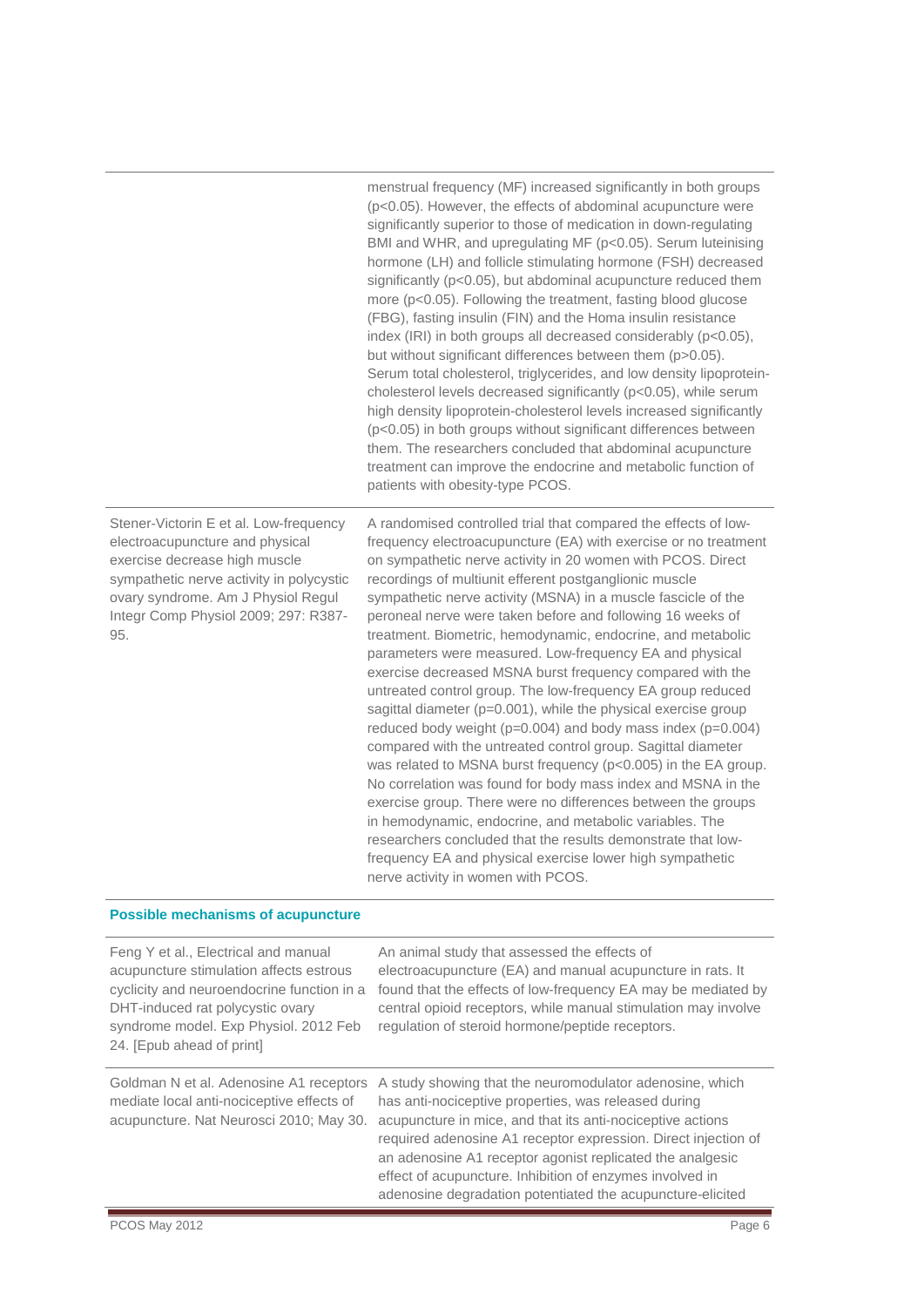|                                                                                                                                                                                               | increase in adenosine, as well as its anti-nociceptive effect.<br>The researchers concluded that their observations indicate that<br>adenosine mediates the effects of acupuncture and that<br>interfering with adenosine metabolism may prolong the clinical<br>benefit of acupuncture.                                                                                                                                                                                                                                                                                                                                                                                                                                                                                                                                                                                                                                                                                                                                                                                                                                      |
|-----------------------------------------------------------------------------------------------------------------------------------------------------------------------------------------------|-------------------------------------------------------------------------------------------------------------------------------------------------------------------------------------------------------------------------------------------------------------------------------------------------------------------------------------------------------------------------------------------------------------------------------------------------------------------------------------------------------------------------------------------------------------------------------------------------------------------------------------------------------------------------------------------------------------------------------------------------------------------------------------------------------------------------------------------------------------------------------------------------------------------------------------------------------------------------------------------------------------------------------------------------------------------------------------------------------------------------------|
| Hui KK et al. Acupuncture, the limbic<br>system, and the anticorrelated networks<br>of the brain. Auton Neurosci 2010; 157:<br>$81 - 90.$                                                     | Studies have shown that acupuncture stimulation, when<br>associated with sensations comprising deqi, evokes<br>deactivation of a limbic-paralimbic-neocortical network, as well<br>as activation of somatosensory brain regions. These networks<br>closely match the default mode network and the anti-correlated<br>task-positive network. The effect of acupuncture on the brain is<br>integrated at multiple levels, down to the brainstem and<br>cerebellum and appears to go beyond either simple placebo or<br>somatosensory needling effects. Needling needs to be done<br>carefully, as very strong or painful sensations can attenuate or<br>even reverse the desired effects. Their results suggest that<br>acupuncture mobilises the functionally anti-correlated networks<br>of the brain to mediate its actions, and that the effect is<br>dependent on the psychophysical response. They discuss<br>potential clinical application to disease states including chronic<br>pain, major depression, schizophrenia, autism, and Alzheimer's<br>disease.                                                            |
| Hui K.K.-S. The salient characteristics of<br>the central effects of acupuncture<br>needling: limbic-paralimbic-neocortical<br>network modulation. Human Brain<br>Mapping 2009; 30: 1196-206. | This study assessed the results of fMRI on 10 healthy adults<br>during manual acupuncture at 3 acupuncture points and a<br>sham point on the dorsum of the foot. Although certain<br>differences were seen between real and sham points, the<br>hemodynamic and psychophysical responses were generally<br>similar for all 4 points. Acupuncture produced extensive<br>deactivation of the limbic-paralimbic-neocortical system.<br>Clusters of deactivated regions were seen in the medial<br>prefrontal cortex, the temporal lobe and the posterior medial<br>cortex. The sensorimotor cortices, thalamus and occasional<br>paralimbic structures such as the insula and anterior middle<br>cingulate cortex showed activation. The researchers concluded<br>that their results provided additional evidence that acupuncture<br>modulates the limbic-paralimbic-neocortical network. They<br>hypothesised that acupuncture may mediate its analgesic, anti-<br>anxiety, and other therapeutic effects via this intrinsic neural<br>circuit that plays a central role in the affective and cognitive<br>dimensions of pain. |
| Zang WY et al. Influences of acupuncture<br>on infertility of rats with polycystic ovarian<br>syndrome. [In Chinese]. Zhongguo Zhong<br>Xi Yi Jie He Za Zhi. 2009; 29: 997-1000.              | An animal study that researched the effects and mechanism of<br>acupuncture on infertility in rats with polycystic ovarian<br>syndrome. It found that acupuncture can significantly<br>downregulate the expressions of serum levels of testosterone<br>and oestradiol, improve the development of ovaries and uterus,<br>promote ovulation, enhance endometrial receptivity, and<br>advance blastocyte implantation.                                                                                                                                                                                                                                                                                                                                                                                                                                                                                                                                                                                                                                                                                                          |
| Feng Y et al. Hypothalamic<br>neuroendocrine functions in rats with<br>dihydrotestosterone-induced polycystic<br>ovary syndrome: effects of low-frequency                                     | An animal study that assessed the effects of low-frequency<br>electroacupuncture (EA) in adult rats with dihydrotestosterone-<br>induced polycystic ovary syndrome. Repeated low-frequency<br>EA was found to normalise oestrous cyclicity and restored                                                                                                                                                                                                                                                                                                                                                                                                                                                                                                                                                                                                                                                                                                                                                                                                                                                                       |
| PCOS May 2012                                                                                                                                                                                 | Page 7                                                                                                                                                                                                                                                                                                                                                                                                                                                                                                                                                                                                                                                                                                                                                                                                                                                                                                                                                                                                                                                                                                                        |